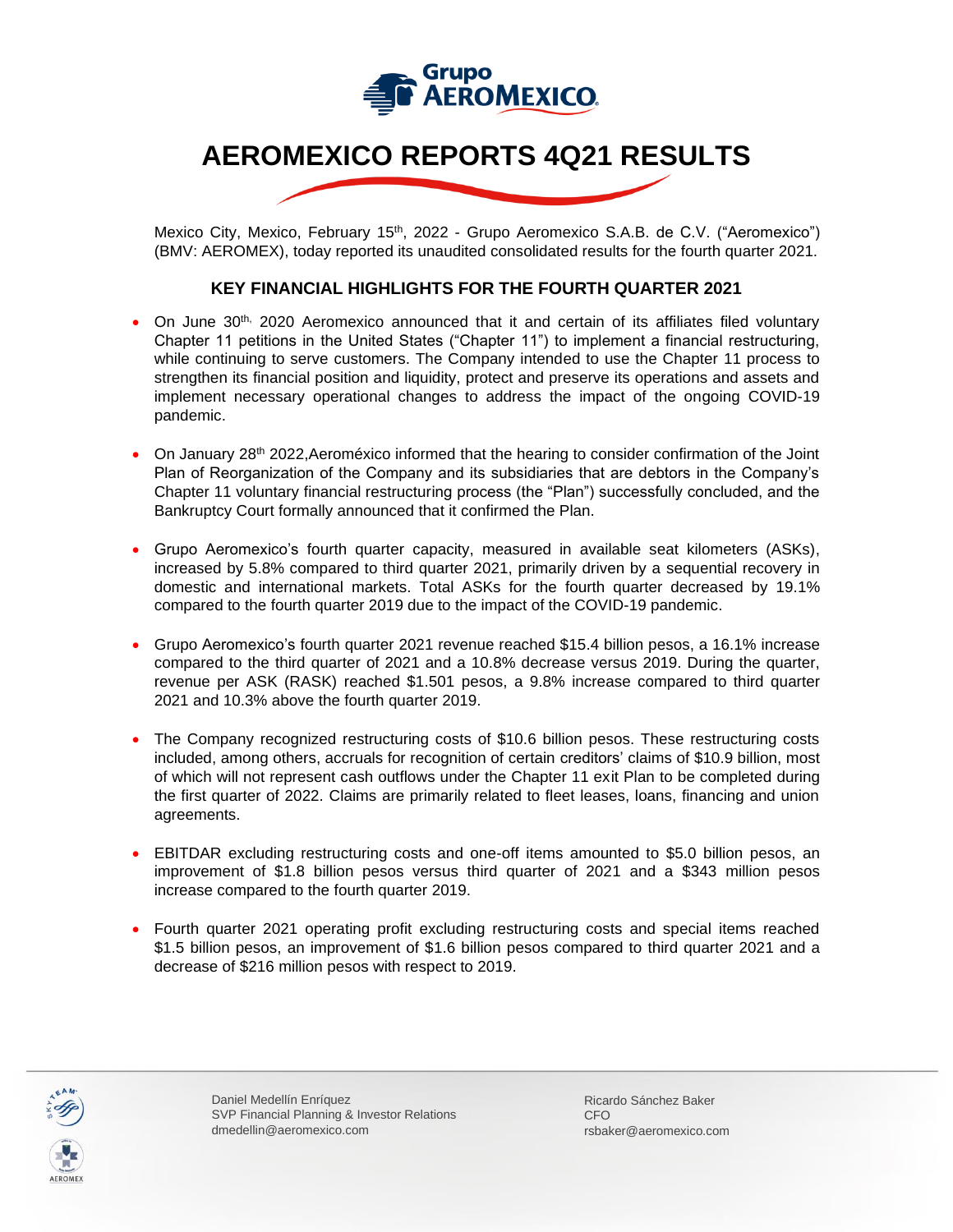

- Cost per ASK (CASK), excluding fuel and restructuring costs, was \$0.046 dollars, a 0.1% decrease compared to third quarter 2021 and 7.6% lower than in the same period of 2019. This CASK excluding fuel reduction reflects the Company's structural cost efficiency achievements despite a 19.1% lower capacity.
- Aeromexico's cash position as of December  $31<sup>st</sup>$ , 2021, amounted to \$20.0 billion pesos, equivalent to approximately \$967 million dollars. Excluding restricted cash, Aeromexico's cash balance amounted to \$19.4 billion pesos, equivalent to \$935 million dollars. During the quarter, the Company generated \$1.5 billion pesos of operating cash flow.
- As at December 31<sup>st</sup>, 2021, Aeromexico's operating fleet comprised 133 aircraft, a 9% increase compared to the third quarter of 2021.

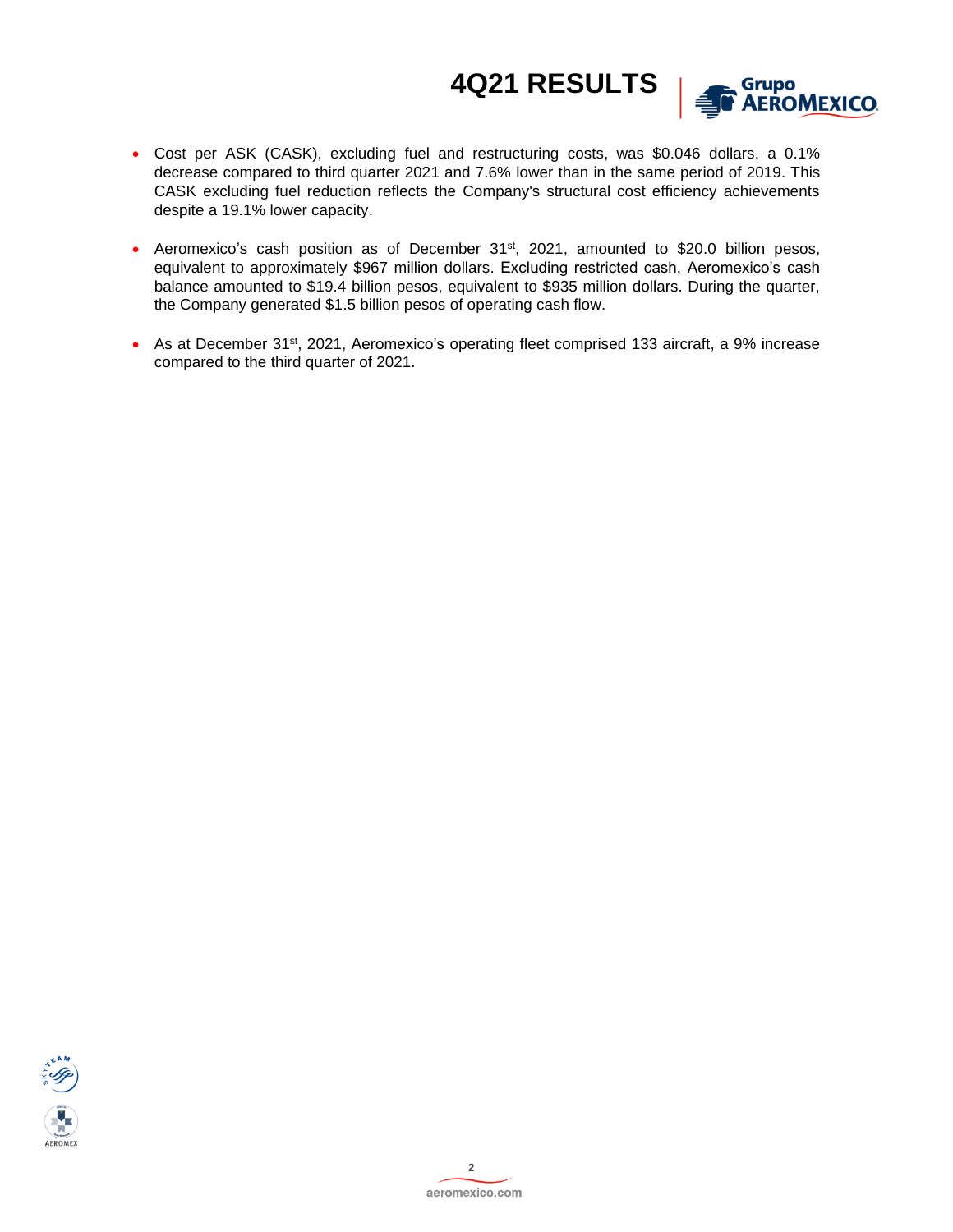

### **MANAGEMENT DISCUSSION AND ANALYSIS**

Aeromexico announced on June 30th 2020 that it and certain of its affiliates had filed voluntary Chapter 11 petitions in the United States ("Chapter 11") to implement a financial restructuring, while continuing to serve customers. Aeromexico will remain to operate and offer services to its customers and contracting from its suppliers the goods and services required for operations. The Company will continue to use the advantages of the Chapter 11 proceeding to strengthen its financial position and liquidity, protect and preserve operations and assets, and implement the necessary adjustments to manage the impact of COVID-19.

In October 2020, the United States Bankruptcy Court (the "Court") approved on a final basis Grupo Aeromexico's DIP financing facility including the approval of commitments for up to US\$1 billion of DIP financing, distributed in a senior secured Tranche 1 facility of US\$200 million, and a senior secured Tranche 2 facility of US\$800 million. The funding of US\$100 million of tranche 1 loans under the DIP Facility, was approved the same month.

Aeromexico satisfactorily concluded negotiations in Collective Bargaining Agreements (Contratos Colectivos de Trabajo) with the Unions on January 27, 2021. The agreements were essential to receive the third disbursement of the remaining Tranche 2 facility. On February 24, 2021 Aeromexico received the third and final disbursement of US\$625 million.

During the second quarter 2021, Aeromexico reached agreement to increase its fleet with twentyfour (24) new Boeing 737 MAX aircraft, including B737-8 and B737-9 MAX, and four (4) 787-9 Dreamliner aircraft.

In May 2021, the Federal Aviation Administration (FAA) of the United States downgraded Mexico to a Category 2 air safety rating as a result of a review carried out of the Federal Civil Aviation Agency of the Mexican Government. The conclusions of the United States authority referred to the capacity of the Mexican State to adhere to international standards on air safety, established by the International Civil Aviation Organization (ICAO). The decision implies that the Company, can continue to operate, without restriction, the flights it currently has to and from the United States. While Category 2 is maintained Aeromexico will not be able to add additional routes or frequencies, register new aircraft that can fly in United States airspace and adjustments will have to be made to existing codeshares with airlines from the United States.

On October 1, 2021, Aeroméxico filed the Joint Plan of Reorganization, a disclosure statement related to the Plan and a motion to approve solicitation procedures with respect to the Plan. The filing of the Plan is a key milestone on the Company's path to emergence from its Chapter 11 process, and the Company looks forward to continue to engage with its stakeholders to finalize the Plan on a consensual basis.

On October 8, 2021, Aeroméxico informed that certain "cleansing materials" were uploaded into its investor relations site (https://aeromexico.com/en-us/investors/), and that these "cleansing materials" were provided to prospective investors, pursuant to confidentiality agreements entered into by the Company for the purpose of sharing confidential information as part of the exit financing marketing process in connection with Aeroméxico's Chapter 11 reorganization process.



On October 15, 2021, Aeroméxico , together with its subsidiaries that are debtors in the Company's Chapter 11 voluntary financial restructuring process, filed an amended Joint Plan of Reorganization (the "Amended Plan") and disclosure statement related to the Amended Plan (the "Amended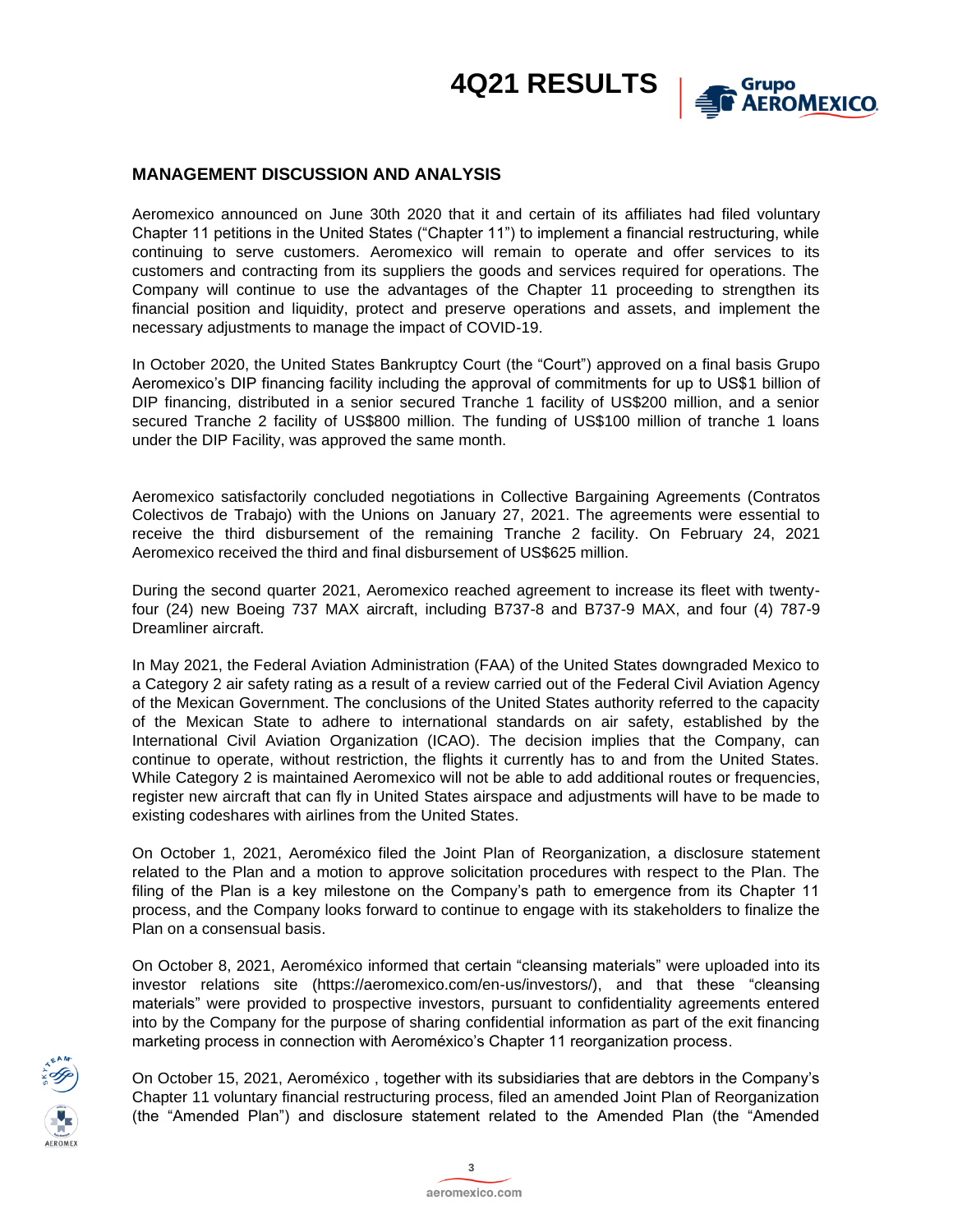

Disclosure Statement"). The Amended Plan and Amended Disclosure Statement reflected the material progress the Company made as it seeked to emerge from Chapter 11.

On October 18, 2021, Aeroméxico informed that the hearing to approve the Disclosure Statement was adjourned to November 10, 2021 (originally scheduled for October 21, 2021), the hearing to confirm the Joint Plan of Reorganization (the "Plan") was adjourned to on or around December 13, 2021 (the "Confirmation Hearing") (originally scheduled for November 29, 2021), and the lenders under the Company's DIP financing facility agreed to extend the milestone under the DIP Credit Agreement to reflect the new Confirmation Hearing date.

On November 11, 2021, Aeroméxico received a joint proposal from its lenders under Tranche 2 of our DIP financing facility and from certain existing creditors and new money investors with whom the Company was prepared to enter into commitment papers upon court approval thereof. The Alliance Proposal had the support of our strategic partner Delta Air Lines and provided an implementable solution, through a solid group of long-term Mexican investors, to comply with foreign ownership requirements.

On November 29, 2021, Aeroméxico, together with its subsidiaries that are debtors in the Company's Chapter 11 voluntary financial restructuring process, filed revised versions of the Joint Plan of Reorganization and accompanying disclosure statement, reflecting the final terms of the previously disclosed joint proposal from lenders under Tranche 2 of the Company's DIP financing facility, certain existing creditors and new money investors.

On December 6, 2021, Aeroméxico informed that it received approval from the Bankruptcy Court to enter into the equity and debt exit financing commitment letters, subscription agreement and ancillary documents related thereto, with respect to the joint financing proposal from lenders under Tranche 2 of the Company's DIP financing facility, certain existing creditors and new money investors.

On December 10, 2021 Aeroméxico informed that at that day the Bankruptcy Court entered an order approving the Disclosure Statement with respect to the Joint Plan of Reorganization.

On January 10, 2022, the Bankruptcy Court entered an order approving the Disclosure Statement with respect to the Joint Plan of Reorganization for Aeroméxico and the solicitation of votes on the Plan. The solicitation process concluded on January 7, 2022, with strong creditor support throughout the Company's and such subsidiaries' debt structure. Votes on account of claims totaling approximately \$2.68 billion were submitted, of which approximately 86% in votes were submitted in favor the Plan.

On January 28, 2022, Aeroméxico informed that the hearing to consider confirmation of the Joint Plan of Reorganization of the Company and its subsidiaries that are debtors in the Company's Chapter 11 voluntary financial restructuring process (the "Plan") concluded successfully, and the Bankruptcy Court formally announced that it confirmed the Plan.

On February 8, 2022 Aeroméxico informed that it, together with its subsidiary Aerovías de México, S.A. de C.V. ("Aerovías"), entered into a binding letter of intent ("LOI") with Aimia Holdings UK Limited and Aimia Holdings UK II Limited (jointly, "Aimia"), to assume full control of the Club Premier ("PLM") loyalty program in a transaction through which Aeroméxico will become the sole owner and operator of "Club Premier". Upon closing of the transaction, PLM will become a whollyowned subsidiary of Aeroméxico. Entry into the Binding LOI is part of the Company's Joint Plan of Reorganization that was confirmed by the Bankruptcy Court on January 28, 2022. The Transaction is expected to close within six months of the Bankruptcy Court's order, entered on February 4, 2022, confirming the Plan.



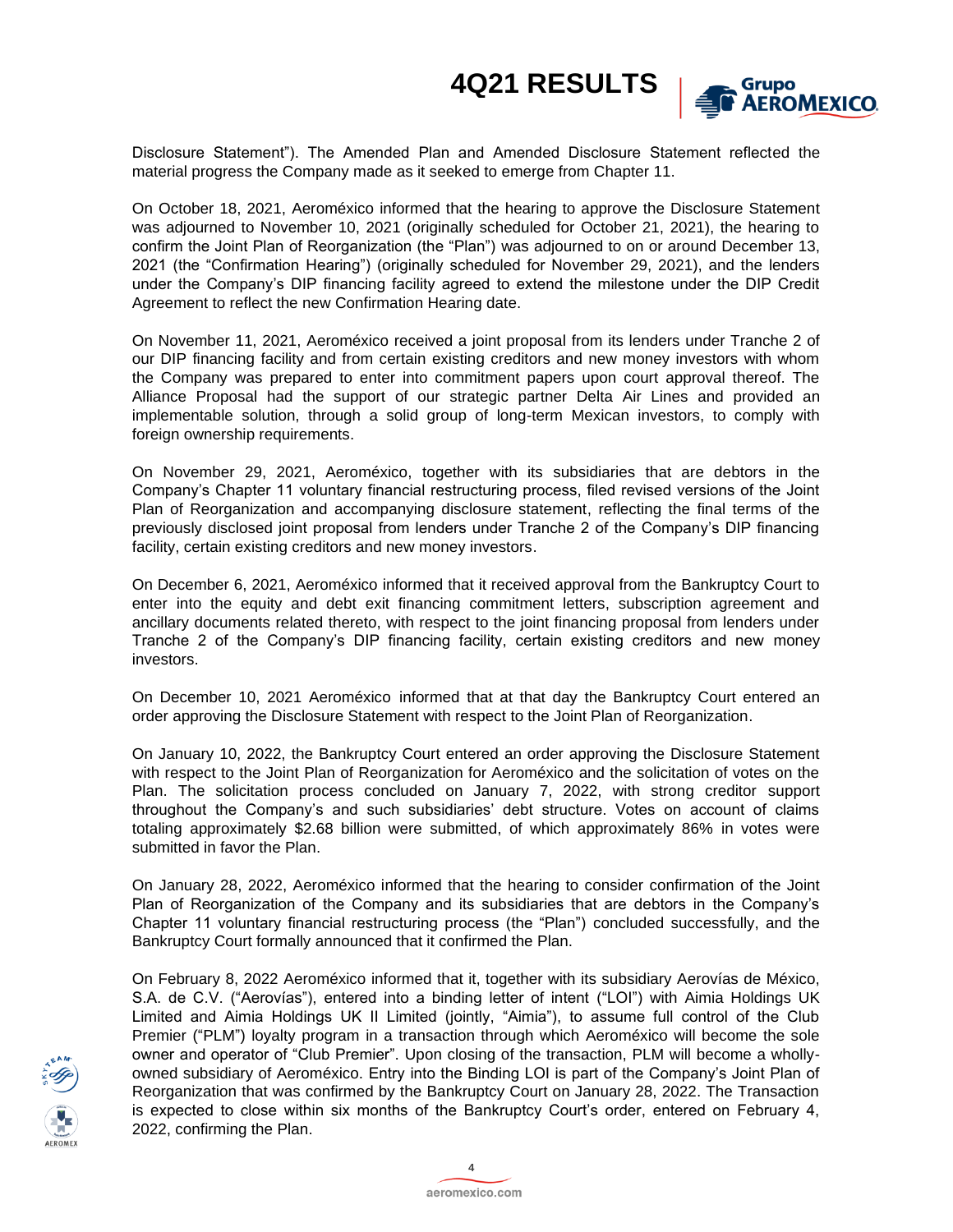

On February 9, 2022, Aeromexico announced that as part of its transformation and strengthening following the restructuring process under Chapter 11, as of April, it will begin operations from Felipe Angeles International Airport ("AIFA"), offering daily flights to Merida and Villahermosa.

Aeromexico has been successful in managing its network on a flight by flight basis ensuring that its operations are cash generative. During the third quarter, the Company continued to see recovery in travel demand supported by the strengthening of its domestic and international network.

The Company remains committed to safely expand flight service in the coming months, in line with local regulations and customer demand, in full compliance with the highest health standards and protocols.

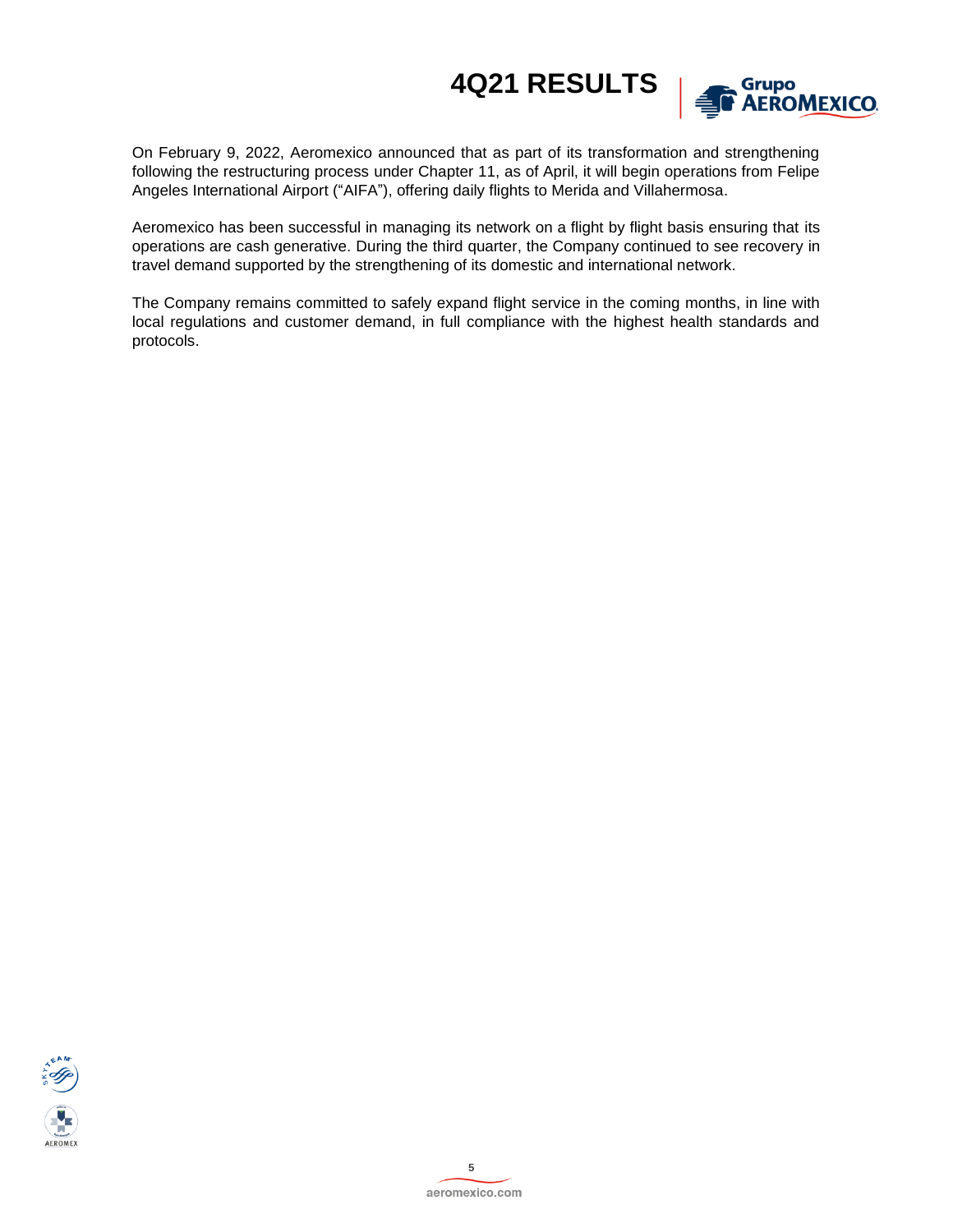

### **Financial Standards**

All figures are expressed in millions of pesos unless otherwise indicated. Grupo Aeromexico's financial statements are prepared in accordance with International Financial Reporting Standards ("IFRS") issued by the International Financial Reporting Standards Council ("IASB").

| Three Months Ended December 31th                       |                                                    |          |          |         |                                                                          |  |  |
|--------------------------------------------------------|----------------------------------------------------|----------|----------|---------|--------------------------------------------------------------------------|--|--|
| <b>Financial KPIs</b>                                  | 2021<br><b>Excluding</b><br>restructuring<br>costs | 2021     | 2020     | 2019    | <b>Var 2021</b><br><b>Excluding</b><br>restructuring<br>costs vs<br>2019 |  |  |
| Total Revenue (MXP million)                            | 15,364                                             | 15,364   | 7,170    | 17,224  | $(10.8\%)$                                                               |  |  |
| EBITDAR (MXP million) *                                | 5,022                                              | (6, 495) | (1,871)  | 4,680   | 7.3%                                                                     |  |  |
| EBITDAR Margin* (% of Revenue)                         | 33%                                                | (42%)    | (26%)    | 27%     | 5.5 p.p.                                                                 |  |  |
| Operating Profit / Loss (MXP million) **               | 1,532                                              | (8,830)  | (6, 382) | 1,748   | (12.4%)                                                                  |  |  |
| Operating Margin (% of Revenue) **                     | 10%                                                | (57%)    | (89%)    | 10%     | $(0.2)$ p.p.                                                             |  |  |
| Consolidated Net Loss (MXP million)                    | <b>NA</b>                                          | (9, 547) | (9,717)  | (57)    | <b>NA</b>                                                                |  |  |
| Controlling Interest Net Margin (%<br>of Revenue)      | <b>NA</b>                                          | (62%)    | (136%)   | (0%)    | <b>NA</b>                                                                |  |  |
| Profit/(loss) per share (pesos)                        | <b>NA</b>                                          | (14.0)   | (14.2)   | (0.1)   | <b>NA</b>                                                                |  |  |
|                                                        | <b>Operational Statistics</b>                      |          |          |         |                                                                          |  |  |
| Total ASKs (millions)                                  | 10,234                                             | 10,234   | 6,629    | 12,650  | (19.1) %                                                                 |  |  |
| Total RPKs (millions)                                  | 8,228                                              | 8,228    | 4,236    | 10,313  | (20.2) %                                                                 |  |  |
| Load factor on scheduled flights (%)                   | 80.8%                                              | 80.8%    | 68.6%    | 81.5%   | (0.9) %                                                                  |  |  |
| Passengers ('000)                                      | 4,871                                              | 4,871    | 2,912    | 5,111   | (4.7) %                                                                  |  |  |
| On-Time departure performance within 15<br>minutes (%) | 67.0%                                              | 67.0%    | 88.7%    | 81.5%   | (17.7) %                                                                 |  |  |
| Total liters of fuel ('000)                            | 323,533                                            | 323,533  | 223,698  | 424,791 | (23.8) %                                                                 |  |  |
| Yield (pesos)***                                       | 1.600                                              | 1.600    | 1.235    | 1.454   | 10.0%                                                                    |  |  |
| Total revenue / ASK (pesos)                            | 1.501                                              | 1.501    | 1.082    | 1.362   | 10.3%                                                                    |  |  |
| Passenger revenue / ASK (pesos)                        | 1.280                                              | 1.280    | 0.841    | 1.169   | 9.5%                                                                     |  |  |
| Total cost / ASK (pesos)*****                          | 1.378                                              |          | 1.430    | 1.340   | 2.8%                                                                     |  |  |
| Total cost / ASK (USD)****                             | 0.066                                              |          | 0.069    | 0.070   | (4.4) %                                                                  |  |  |
| Total cost / ASK excluding fuel (pesos)****            | 0.954                                              |          | 1.165    | 0.960   | (0.7) %                                                                  |  |  |
| Total cost / ASK excluding fuel (USD)****              | 0.046                                              |          | 0.056    | 0.050   | (7.6) %                                                                  |  |  |



*Figures may not sum to total due to rounding.*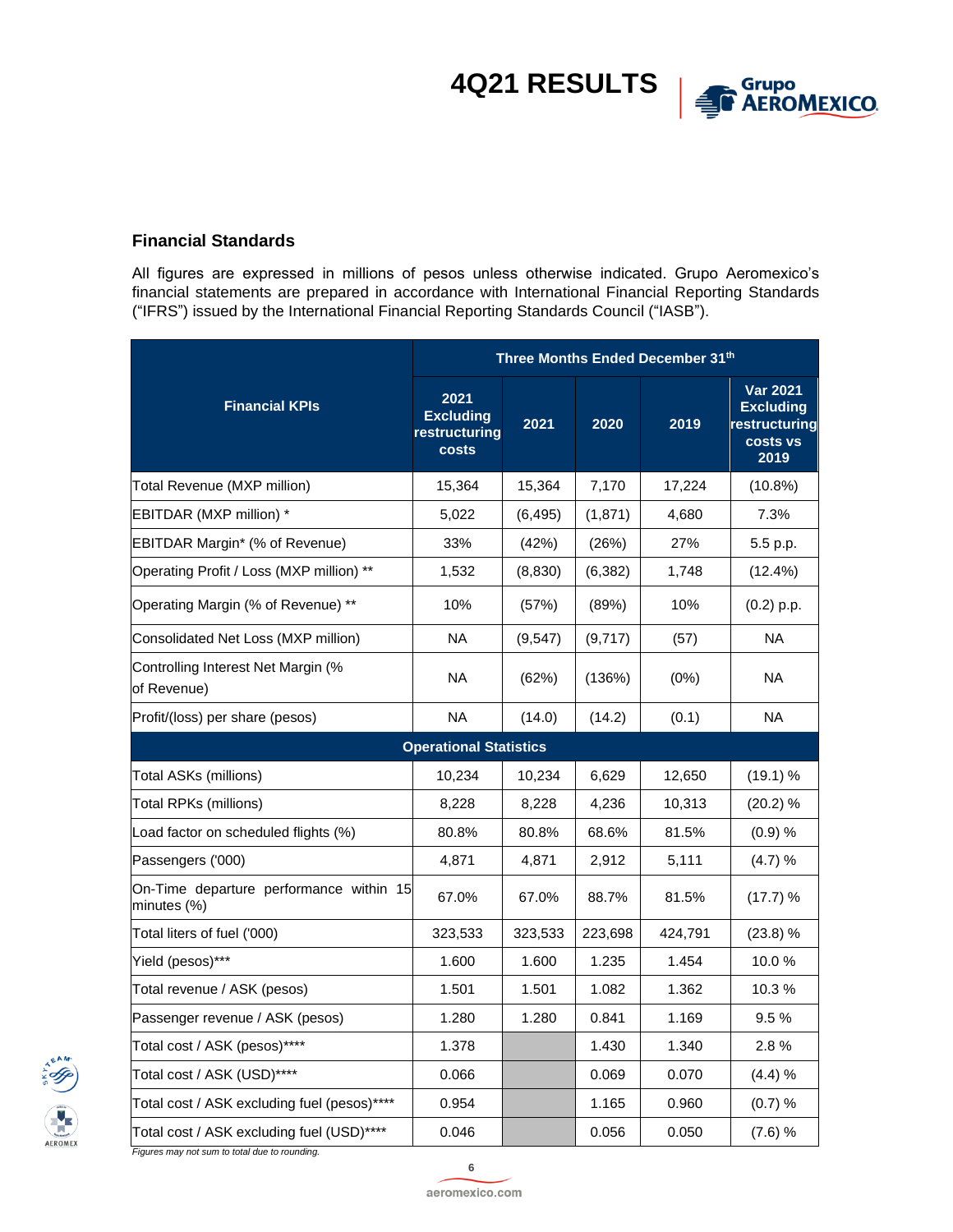

- \* This metric is not defined under IFRS but has been included for reference given its relevance to the Company's performance. EBITDAR is defined as earnings before interest, taxes, depreciation, amortization, and rental costs.
- \*\* Operating Profit/Loss.
- \*\*\* Estimated as passenger revenues divided by RPKs of itinerary flights.
- \*\*\*\* Calculated as total cost without restructuring

|                                                            | Twleve Months Ended December 31th                  |           |           |           |                                                                          |  |  |  |  |
|------------------------------------------------------------|----------------------------------------------------|-----------|-----------|-----------|--------------------------------------------------------------------------|--|--|--|--|
| <b>Financial KPIs</b>                                      | 2021<br><b>Excluding</b><br>restructuring<br>costs | 2021      | 2020      | 2019      | <b>Var 2021</b><br><b>Excluding</b><br>restructuring<br>costs vs<br>2019 |  |  |  |  |
| Total Revenue (MXP million)                                | 45,461                                             | 45,461    | 28,522    | 68,766    | (33.9%)                                                                  |  |  |  |  |
| EBITDAR (MXP million) *                                    | 11,965                                             | (1, 355)  | (6,802)   | 14,946    | $(19.9\%)$                                                               |  |  |  |  |
| EBITDAR Margin* (% of Revenue)                             | 26%                                                | (3%)      | (24%)     | 22%       | 4.6 p.p.                                                                 |  |  |  |  |
| Operating Profit / Loss (MXP million) **                   | (1,002)                                            | (13, 159) | (35, 200) | 2,774     | $(136.1\%)$                                                              |  |  |  |  |
| Operating Margin (% of Revenue) **                         | (2%)                                               | (29%)     | (123%)    | 4%        | $(6.2)$ p.p.                                                             |  |  |  |  |
| Consolidated Net Loss (MXP million)                        | <b>NA</b>                                          | (18, 782) | (42, 530) | (2, 369)  | <b>NA</b>                                                                |  |  |  |  |
| Interest Net Margin<br>Controlling<br>(%<br>οf<br>Revenue) | <b>NA</b>                                          | (41%)     | (149%)    | (3%)      | <b>NA</b>                                                                |  |  |  |  |
| Profit/(loss) per share (pesos)                            | <b>NA</b>                                          | (27.5)    | (62.3)    | (3.4)     | <b>NA</b>                                                                |  |  |  |  |
|                                                            | <b>Operational Statistics</b>                      |           |           |           |                                                                          |  |  |  |  |
| Total ASKs (millions)                                      | 34,774                                             | 34,774    | 25,586    | 51,157    | (32.0) %                                                                 |  |  |  |  |
| Total RPKs (millions)                                      | 26,219                                             | 26,219    | 16,444    | 42,470    | (38.3) %                                                                 |  |  |  |  |
| Load factor on scheduled flights (%)                       | 77.0%                                              | 77.0%     | 70.3%     | 83.0%     | (7.3) %                                                                  |  |  |  |  |
| Passengers ('000)                                          | 16,553                                             | 16,553    | 9,484     | 20,689    | (20.0) %                                                                 |  |  |  |  |
| On-Time departure performance within 15<br>minutes (%)     | 78.7%                                              | 78.7%     | 89.3%     | 83.0%     | (5.2) %                                                                  |  |  |  |  |
| Total liters of fuel ('000)                                | 1,125,696                                          | 1,125,696 | 842,929   | 1,707,605 | (34.1) %                                                                 |  |  |  |  |
| Yield (pesos)***                                           | 1.428                                              | 1.428     | 1.292     | 1.396     | 2.3%                                                                     |  |  |  |  |
| Total revenue / ASK (pesos)                                | 1.307                                              | 1.307     | 1.115     | 1.344     | (2.7) %                                                                  |  |  |  |  |
| Passenger revenue / ASK (pesos)                            | 1.090                                              | 1.090     | 0.901     | 1.139     | (4.3) %                                                                  |  |  |  |  |
| Total cost / ASK (pesos)*****                              | 1.355                                              |           | 1.743     | 1.330     | 1.9%                                                                     |  |  |  |  |
| Total cost / ASK (USD)****                                 | 0.067                                              |           | 0.081     | 0.069     | (3.2) %                                                                  |  |  |  |  |
| Total cost / ASK excluding fuel (pesos)****                | 0.985                                              |           | 1.453     | 0.947     | 4.0%                                                                     |  |  |  |  |
| Total cost / ASK excluding fuel (USD)****                  | 0.049                                              |           | 0.067     | 0.049     | (1.2) %                                                                  |  |  |  |  |

*Figures may not sum to total due to rounding.*

\* This metric is not defined under IFRS but has been included for reference given its relevance to the Company's performance. EBITDAR is defined as earnings before interest, taxes, depreciation, amortization, and rental costs.

\*\* Operating Profit/Loss.

\*\*\* Estimated as passenger revenues divided by RPKs of itinerary flights.

\*\*\*\* Calculated as total cost without restructuring

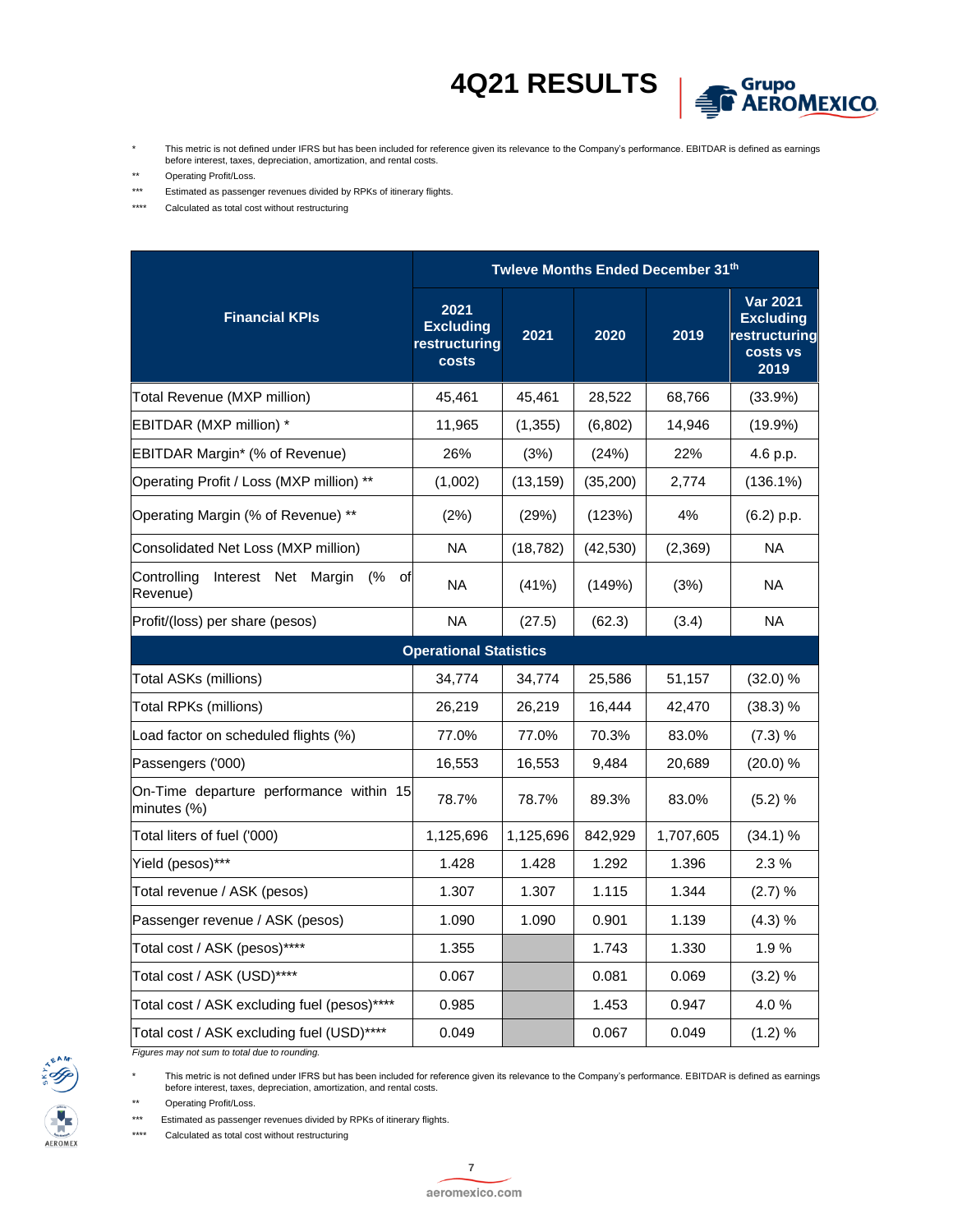

### **Market Conditions**

Grupo Aeromexico operated in an environment characterized by the following market conditions during the fourth quarter of 2021:

- **COVID-19.** In spite of the challenging environment, the market has shown signs of recovery. The industry worldwide was negatively affected by the beginning of a new wave of COVID -19, Omicron, causing several flight cancellations during mid to late December. Despite the above, total capacity measured in ASKs, increased by 5.8% versus the third quarter of 2021, driven by a 6.0% recovery in capacity allocated to the international market and a 5.5% recovery in the domestic market. Total ASKs represented 80.9% compared to the same period of 2019.
- **Exchange rate depreciation.** Compared to the fourth quarter of 2019, the Mexican peso depreciated by 7.5%, from an average exchange rate of \$19.28 pesos per dollar to \$20.73 pesos per dollar in the fourth quarter of 2021. The quarter-end exchange rate recorded a depreciation of 8.5% versus the fourth quarter of 2019, from \$18.86 pesos per dollar to \$20.47 pesos per dollar.
- **Fuel Price.** Compared to the fourth quarter of 2019, average fuel cost per liter in pesos increased by 18.5% from \$11.31 pesos to \$13.40. Compared to the third quarter 2021, fuel cost per liter in pesos increased by 17.7%.
- **Inflation.** The annualized inflation as of December 2021 was 7.36%, an increase of 4.5 pp compared to 2019 inflation and an increase of 1.36 pp compared to the third quarter 2021.
- **Economic activity.** Mexican economy showed a slight expansion during the fourth quarter. On a year over year basis, the Global Economic Activity Indicator registered 0.3% growth in November 2021 versus November 2020.

#### **Revenue**

Third quarter 2021 revenue reached \$15.4 billion pesos, a 16.1% increase compared to the third quarter 2021, with domestic revenue increasing by 17.2% and international revenue increasing by 18.1%. Compared to 2019, total revenue decreased by 10.8%, mainly due to reduced operations derived from the impact of the COVID-19 pandemic, particularly in international markets, many of which continue to be subject to entry and/or exit restrictions.

Total ASKs increased by 5.8% versus the third quarter of 2021, with domestic ASKs increasing by 5.5% and international ASKs increasing by 6.0%. This reflects the pace of demand recovery in domestic and international markets. Compared to the fourth quarter 2019, total ASKs decreased 19.1%. International ASKs accounted for 60.0% of Grupo Aeromexico's total ASKs, 10 p.p. lower than in the fourth quarter of 2019, as Aeromexico tailored its capacity deployment to the current shape of demand.

Total passenger revenue reached \$13.8 billion pesos during the fourth quarter of 2021; a 16.4% increase compared to the third quarter 2021 and a 13.3% decrease versus 2019 levels. Grupo Aeromexico transported 4 million 871 thousand passengers; a 6.9% increase compared to the third quarter of 2021, and a 4.7% decrease compared to the fourth quarter of 2019. The number of



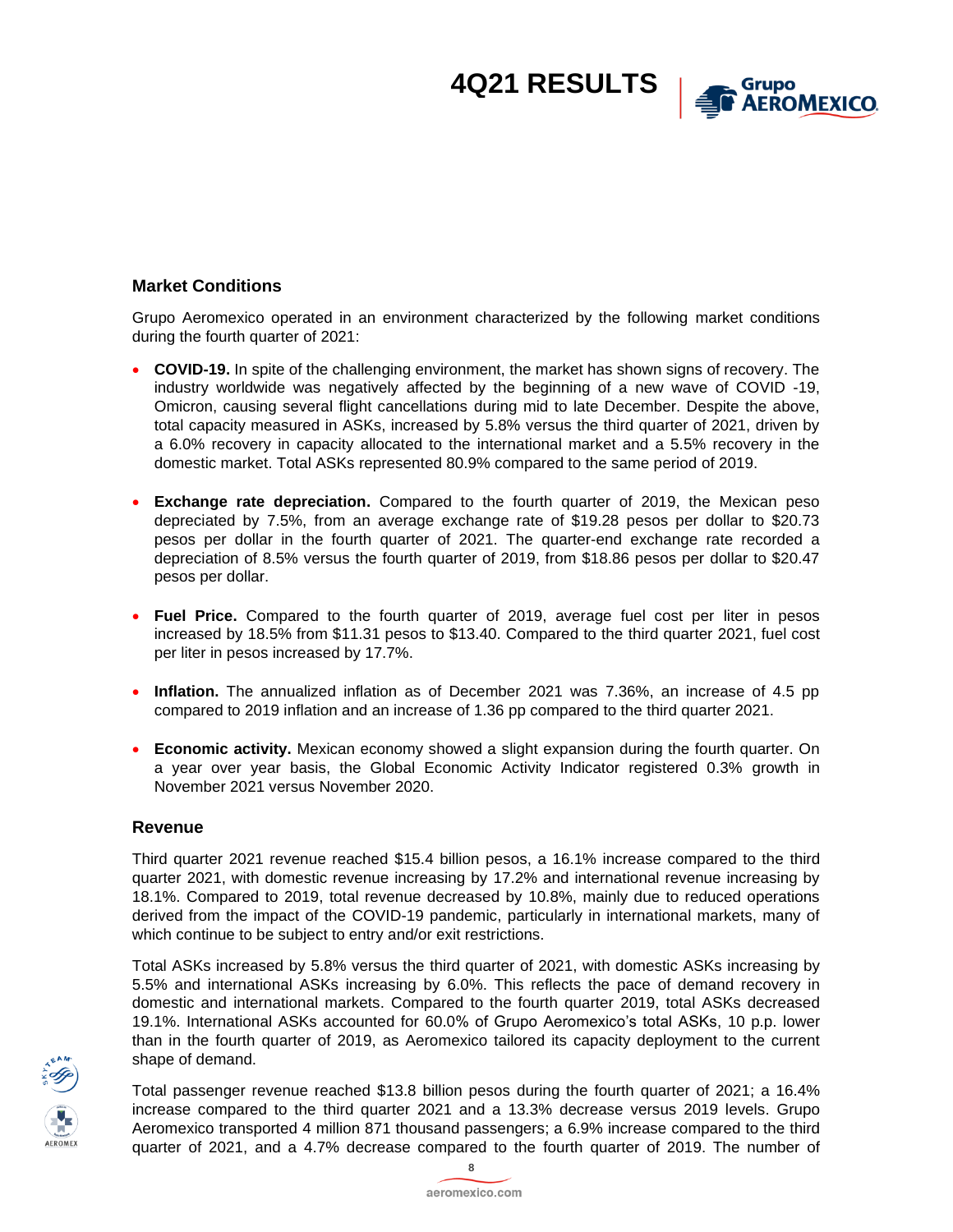

passengers on domestic routes increased by 8.5% versus third quarter 2021 and 3.5% versus fourth quarter 2019 levels, while the number of passengers on international routes increased by 2.8% compared to the third quarter 2021 and decreased by 21.1% compared to fourth quarter of 2019. Fourth quarter 2021 passenger ticket revenue on international flights represented 50.4% of total passenger ticket revenue, with domestic passenger ticket revenues accounting for the remaining 49.6%.

During the fourth quarter, Aeromexico's product strategy, which combines a focus on selling premium fare and ancillary products, continued to show positive results. Aeromexico implemented several initiatives, including baggage and flexibility policies, designed to monetize certain product attributes and promote additional sales.

Fourth quarter cargo revenue totaled \$1.4 billion pesos, an increase of 12.7% compared to third quarter 2021, with an increase in capacity of 8.5%. Compared to same period of 2019, revenue increased by 25.1%, whilst capacity increased by 16.8%, reflecting the strength of our cargo operations.

#### **Operating Expenses**

Fourth quarter 2021 operating expenses, including aircraft leases, depreciation and amortization, totaled \$24.2 billion pesos, a \$11.3 billion pesos increase versus last quarter and a \$8.7 billion pesos increase compared to the same period of 2019. This is mainly due to expenses related to the restructuring process in which the Company is currently undergoing.

In the fourth quarter, Aeromexico recognized restructuring costs of \$10.6 billion pesos. These restructuring costs included, among others, accruals for recognition of certain creditors' claims of \$10.9 billion, most of which will not represent cash outflows under the Chapter 11 exit Plan to be completed during the first quarter of 2022. Claims are primarily related to fleet leases, loans, financing and union agreements. Restructuring costs that refer to the advisory fees for the Chapter 11 process were also recognized. On the other hand, the Company recorded benefits from the cancellation of aircraft lease liabilities, mainly derived from the renegotiation of agreements with lessors, including Power By the Hour agreements.

Aircraft rent, depreciation and amortization expenses totaled \$2.5 billion in the fourth quarter of 2021, \$332 million lower versus fourth quarter 2019 mainly due to the renegotiation of lease agreements. A benefit of \$1.2 billion pesos was recorded from excess impairment effects previously recognized.

CASK excluding restructuring costs, and one-off items was \$1.378 pesos, a 7.4% increase compared to third quarter 2021 and a 2.8% increase versus the fourth quarter 2019, mainly due to the 18.5% increase in fuel price and the effects of the exchange rate depreciation. CASK excluding restructuring costs and one-off items in dollars reached \$0.066 dollars, a 3.5% increase compared to third quarter 2021 and 4.4% decrease versus 2019, despite a 19.1% reduction in capacity compared to 2019.

CASK excluding fuel, restructuring costs, and one-off items was \$0.954 pesos, a 3.7% increase compared to third quarter 2021 and a 7.2% increase versus the fourth quarter 2019. CASK excluding fuel, restructuring costs, and one-off items in dollars reached \$0.0.046 dollars, a 0.1% decrease compared to third quarter 2021 and 7.6% versus fourth quarter 2019. The reduction of CASK excluding fuel shows the Company's achievements in structural cost efficiency despite a 19.1% capacity reduction compared to 2019.



Fourth quarter fuel expenses amounted to \$4.3 billion pesos, an increase of 22.2% compared to the third quarter 2021, driven by a 3.9% increase in fuel consumption and a 17.7% increase on fuel cost per liter in pesos. Compared to fourth quarter 2019, fuel expenses decreased 9.8% driven by a 23.8% decrease in fuel consumption, partially offset by a 18.5% increase in the price per liter in pesos.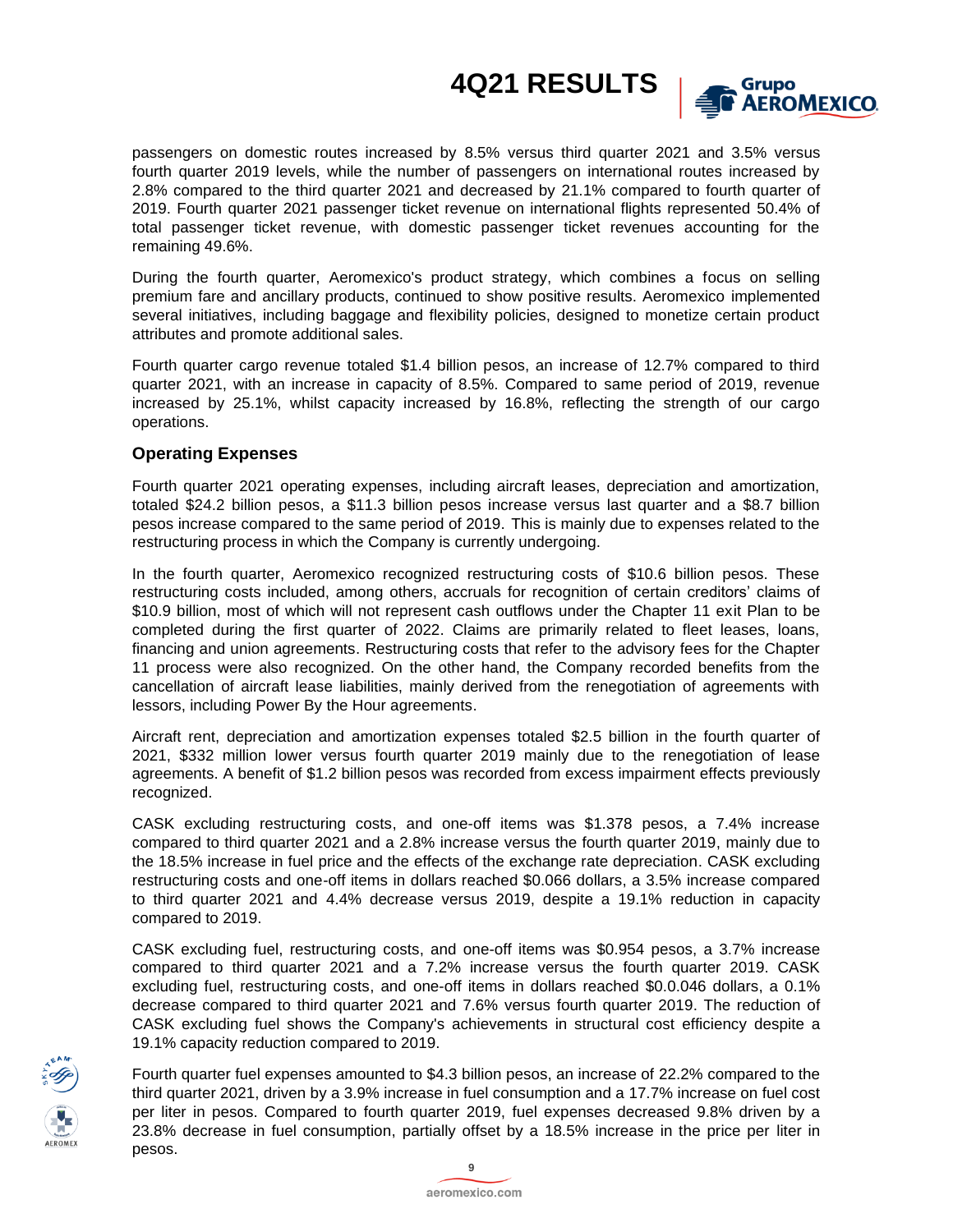

Fourth quarter 2021 salaries and related expenses decreased by 13.8%, compared to 2019, resulting from agreements with all employee groups and the implementation of the optimization plan carried out by the Company. Maintenance expenses decreased by 7.5% versus 2019 reflecting the lower level of operations. Communications and traffic expenses decreased by 5.3% compared to fourth quarter of 2019, primarily due to capacity reductions.

Fourth quarter 2021 distribution costs decreased by 16.3% compared to 2019, principally due to capacity adjustments. Administration and information systems expenses decreased by 8.7% compared to the same period of 2019, driven by the decrease in capacity and the successful implementation of cost transformation initiatives. Associated Company's share on equity income totaled \$85.6 million pesos, a \$114 million pesos decrease compared to fourth quarter of 2019.

#### **EBITDAR**

Fourth quarter EBITDAR excluding restructuring costs and one-off items was positive \$5.0 billion pesos, an improvement of \$343 million pesos compared to the \$4.7 billion pesos recorded in the same period of 2019 and an improvement of \$1.8 billion pesos versus third quarter of 2021.

#### **Operating Income**

Fourth quarter operating profit excluding restructuring costs and one-off items was positive \$1.5 billion pesos, an improvement of \$1.6 billion pesos versus third quarter 2021, and a decrease of \$216 billion pesos versus the same period of 2019.

#### **Net Income / Loss**

Fourth quarter net income excluding restructuring costs and one-off items was positive \$815 million pesos an improvement of \$872 million pesos versus the same period of 2019.

During the quarter the Company recorded net \$172 million pesos of exchange-related income. This net effect includes functional currency adjustments and the impact of exchange rate related operating adjustments.

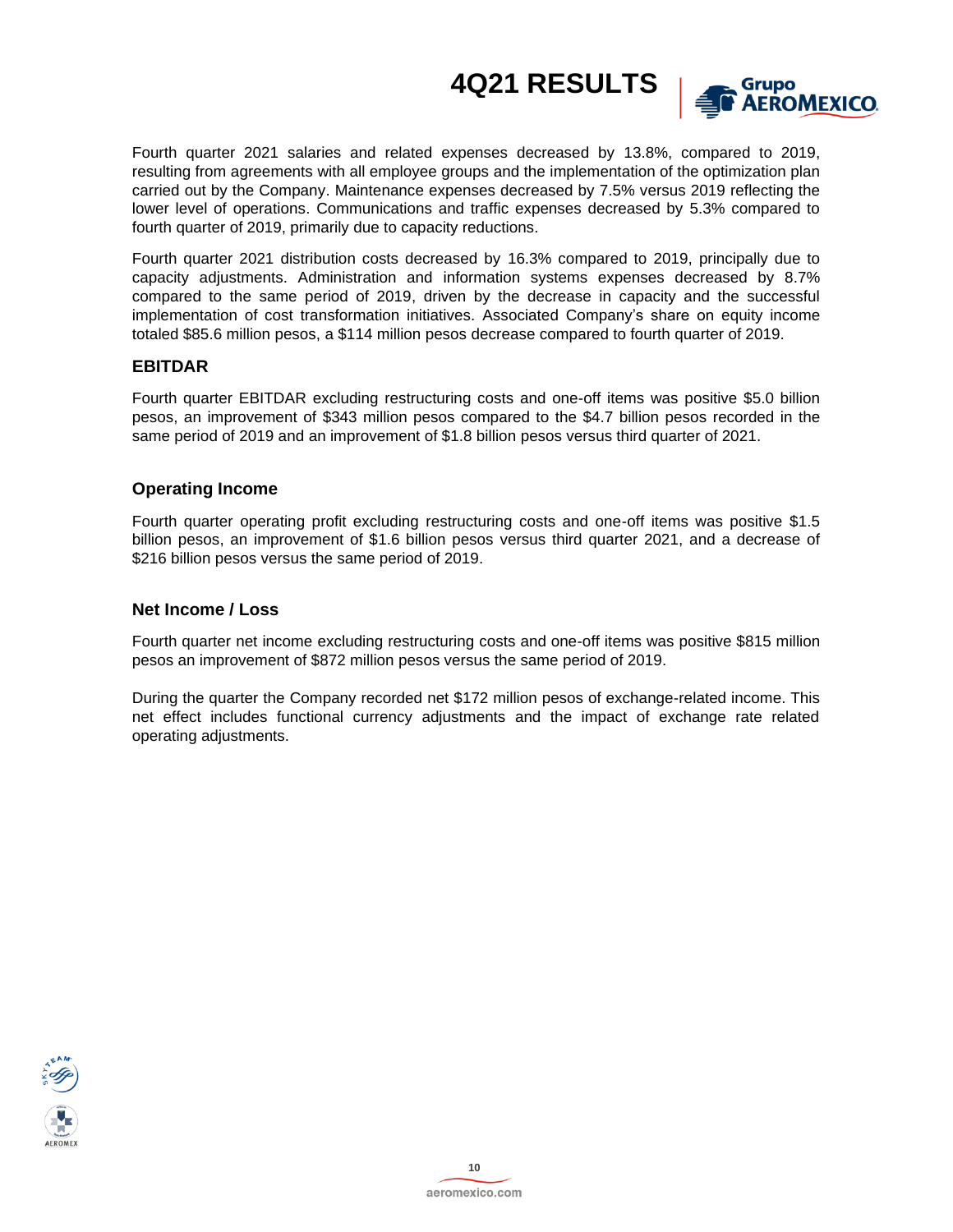

### **Comments to the Consolidated Statements of Financial Position and Cash Flow**

Grupo Aeromexico ended the fourth quarter 2021 with a cash balance of \$20 billion pesos, equivalent to \$966 million dollars, including restricted cash. Excluding restricted cash, Aeromexico's cash balance amounted to \$19.4 billion pesos, equivalent to \$934 million dollars. During the quarter, operating cash flow was positive \$1.5 billion pesos.

| <b>Description</b>                                              | 4Q21   | <b>YTD December</b> |
|-----------------------------------------------------------------|--------|---------------------|
| Cash and cash equivalents at the beginning of<br>the period     | 19,118 | 8,239               |
| Net cash flow from operating activities                         | 1,483  | 1,127               |
| Net cash flow from investing activities                         | (217)  | (2,470)             |
| Net cash flow from financing activities                         | (364)  | 13,261              |
| Increase/(Decrease) in cash<br>and<br>cash<br>equivalents       | 902    | 11,918              |
| Effect of exchange rate changes on cash and<br>cash equivalents | 20     | (117)               |
| Net increase/(decrease) in cash and cash<br>equivalents         | 922    | 11,801              |
| Cash and cash equivalents at the end of<br>period               | 20,040 | 20,040              |

### **Cash flow summary (figures in millions of pesos**)

Majority stockholders' deficit was \$54.5 billion pesos at the end of fourth quarter 2021.

As of December 31<sup>th</sup>, 2021, Grupo Aeromexico had a total of 682,119,793 common shares outstanding.

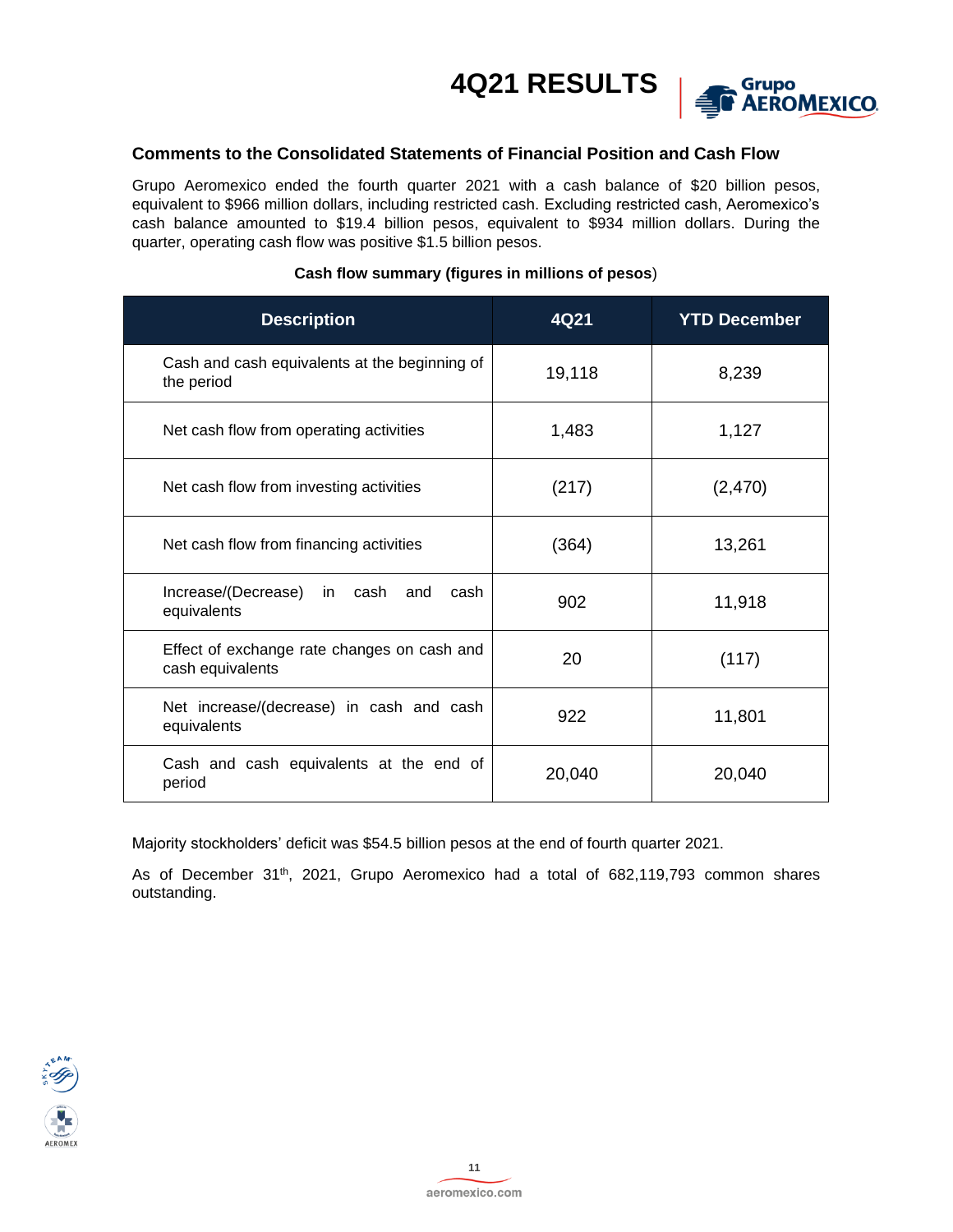

#### **Fleet**

During the quarter, Grupo Aeromexico received 11 Boeing 737-8 Max. Grupo Aeromexico's operating fleet comprised 133 aircraft.

As of December 31<sup>th,</sup> 2021, the average age of Grupo Aeromexico's operating fleet was 8.6 years.

| <b>Operating Fleet</b>              |      |      |             |      |  |  |  |
|-------------------------------------|------|------|-------------|------|--|--|--|
| <b>Fleet</b>                        | 4Q19 | 4Q20 | <b>3Q21</b> | 4Q21 |  |  |  |
| <b>B-787</b>                        | 18   | 19   | 18          | 18   |  |  |  |
| B-737-700                           | 11   | 5    | 5           | 5    |  |  |  |
| B-737-800                           | 39   | 30   | 36          | 36   |  |  |  |
| <b>B-737 MAX 8</b>                  |      |      | 10          | 21   |  |  |  |
| <b>B-737 MAX 9</b>                  |      |      | 6           | 6    |  |  |  |
| Aeromexico                          | 69   | 54   | 75          | 86   |  |  |  |
| E-170                               | 9    | O    | 0           | 0    |  |  |  |
| E-190                               | 47   | 47   | 47          | 47   |  |  |  |
| <b>Aeromexico</b><br><b>Connect</b> | 56   | 47   | 47          | 47   |  |  |  |
| <b>Grupo</b><br><b>Aeromexico</b>   | 131  | 101  | 122         | 133  |  |  |  |

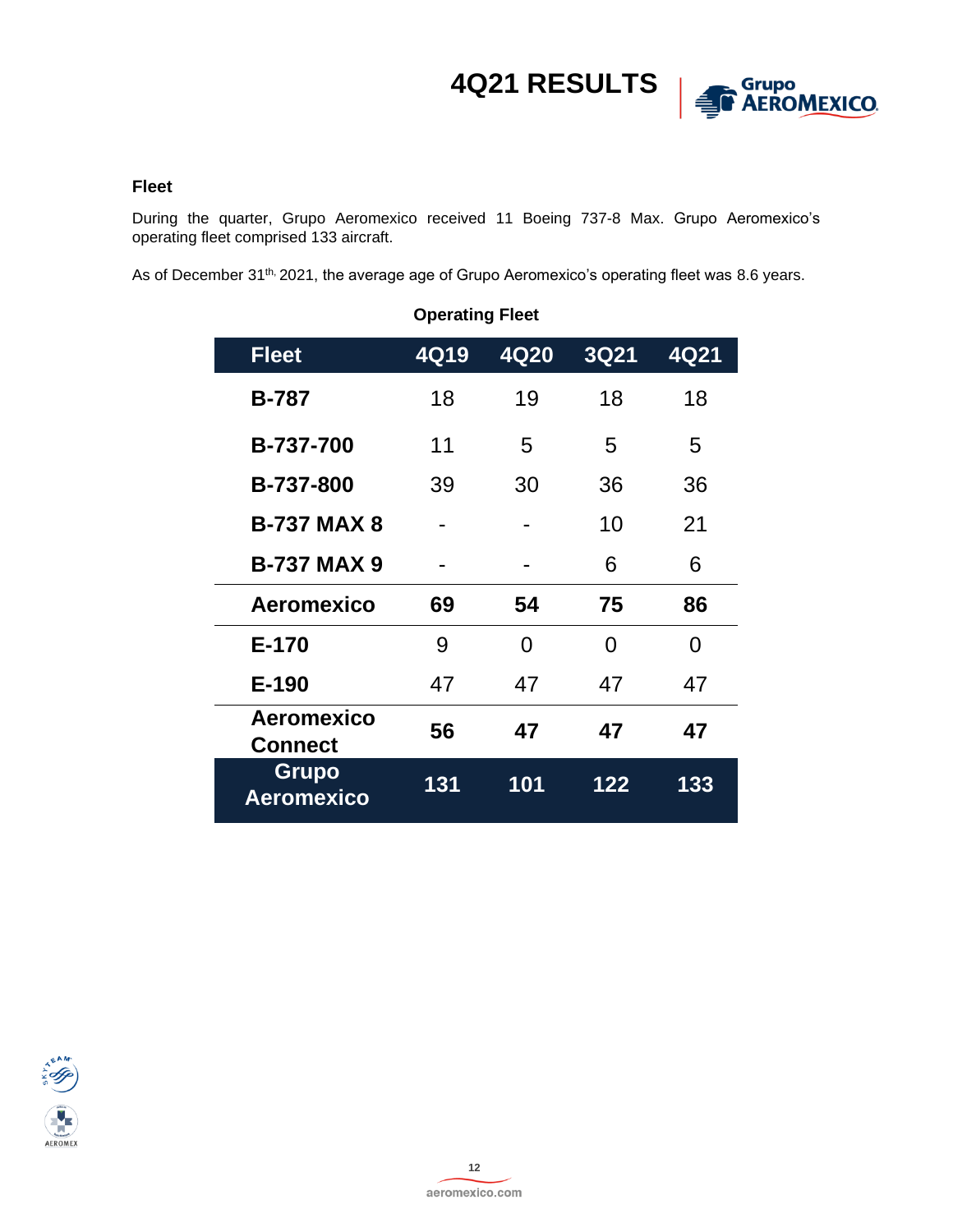

### **Analyst Coverage**

| <b>Bank</b>     | <b>Analyst</b>       | E-mail                             |
|-----------------|----------------------|------------------------------------|
| Actinver        | Ramon Ortíz          | rortiz@actinver.com.mx             |
| <b>Bradesco</b> | Victor Mizusaki      | victor.mizusaki@bradescobbi.com.br |
| Deutsche Bank   | Michael Linenberg    | michael.linenberg@db.com           |
| Invex           | Valeria Romo         | VROMO@invex.com                    |
| <b>GBM</b>      | Javier Gayol         | jgayol@gbm.com.mx                  |
| <b>HSBC</b>     | Alexandre Falcao     | alexandre.p.falcao@us.hsbc.com     |
| Santander       | Lucas Mendes Barbosa | Itbarbosa@santander.com.mx         |
| Vector          | Marco Montañez       | mmontane@vector.com.mx             |

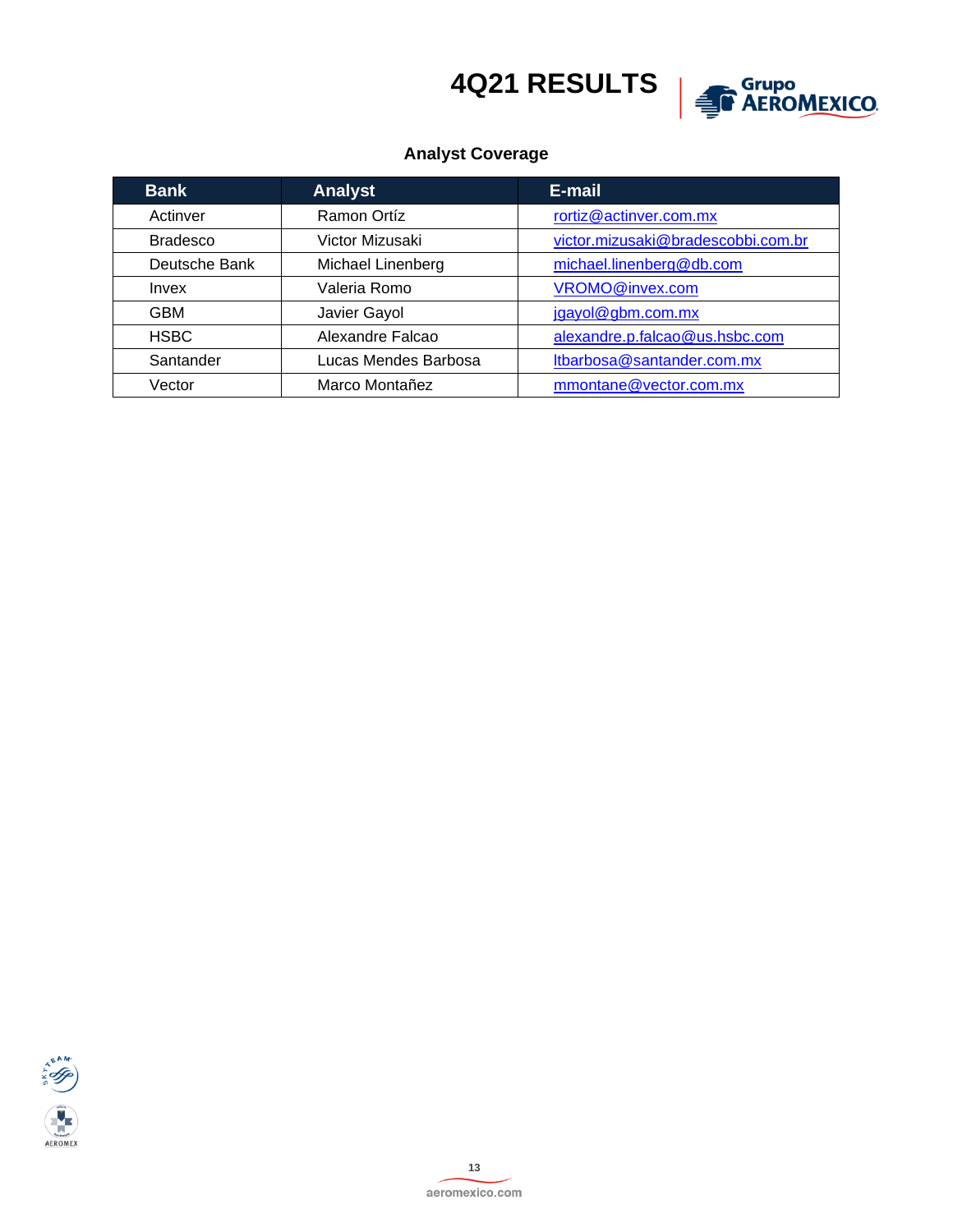

## **Consolidated Statement of Comprehensive Income**

| <b>Millions of pesos</b>                                        |                  | Three months ended December 31st |                |            |            |              |           |            |
|-----------------------------------------------------------------|------------------|----------------------------------|----------------|------------|------------|--------------|-----------|------------|
|                                                                 | 2021             | %                                | 2020           | %          | <b>VAR</b> | 2019         | %         | <b>VAR</b> |
|                                                                 |                  |                                  |                |            |            |              |           |            |
| <b>Total Revenue</b>                                            | 15,364           | 100.0%                           | 7,170          | 100.0%     | <b>NA</b>  | 17,224       | 100.0%    | $(10.8\%)$ |
|                                                                 |                  |                                  |                |            |            |              |           |            |
| Domestic Passenger Ticket Revenue                               | 6.061            | 39.5%                            | 3,044          | 42.4%      | 99.2%      | 6,077        | 35.3%     | $(0.3\%)$  |
| International Passenger Ticket Revenue                          | 6.977            | 45.4%                            | 2.147          | 29.9%      | <b>NA</b>  | 8.711        | 50.6%     | (19.9%     |
| Ancillary Passenger Revenue                                     | 804              | 5.2%                             | 493            | 6.9%       | 63.1%      | 1.182        | 6.9%      | $(32.0\%)$ |
| <b>Total Passenger Ticket Revenue</b>                           | 13,842           | 90.1%                            | 5,684          | 79.3%      | <b>NA</b>  | 15,969       | 92.7%     | (13.3%)    |
| Air Cargo                                                       | 1,349            | 8.8%                             | 1,321          | 18.4%      | 2.1%       | 1,078        | 6.3%      | 25.1%      |
| <b>Charter Flights</b>                                          | 10 <sup>10</sup> | 0.1%                             | $\overline{2}$ | 0.0%       | <b>NA</b>  | $\Omega$     | 0.0%      | <b>NA</b>  |
| <b>Other Revenues</b>                                           | 163              | 1.1%                             | 162            | 1.1%       | 0.5%       | 176          | 1.1%      | (7.5%)     |
| <b>Operating Costs</b>                                          | 10,118           | 65.9%                            | 6,155          | 85.8%      | 64.4%      | 11,257       | 65.4%     | $(10.1\%)$ |
| Salaries and Related Costs                                      | 2.610            | 17.0%                            | 2.160          | 30.1%      | 20.9%      | 3,028        | 17.6%     | $(13.8\%)$ |
| <b>Aircraft Fuel</b>                                            | 4,335            | 28.2%                            | 1,758          | 24.5%      | <b>NA</b>  | 4,804        | 27.9%     | (9.8%      |
| Maintenance                                                     | 904              | 5.9%                             | 900            | 12.6%      | 0.4%       | 977          | 5.7%      | (7.5%)     |
| Aircraft. Communication and Traffic Services                    | 1.905            | 12.4%                            | 1.235          | 17.2%      | 54.2%      | 2.011        | 11.7%     | $(5.3\%)$  |
| <b>Passenger Services</b>                                       | 364              | 2.4%                             | 102            | 1.4%       | <b>NA</b>  | 436          | 2.5%      | (16.5%)    |
| <b>Selling &amp; Administrative Expenses</b>                    | 1,431            | 9.3%                             | 1,257          | 17.5%      | 13.9%      | 1,632        | 9.5%      | (12.3%)    |
| <b>Effects from Associated Companies</b>                        | (85.6)           | $(0.6\%)$                        | (175)          | (2.4%)     | (51.0%)    | (200)        | $(1.2\%)$ | (57.2%)    |
| Other income / costs (net)                                      | (180)            | (1.2%)                           | 89             | 1.2%       | <b>NA</b>  | (145)        | (0.8%     | 24.8%      |
| <b>Restructuring costs</b>                                      | 10.576           | 68.8%                            | 1.715          | 0.0%       | <b>NA</b>  | $\mathbf{0}$ | 0.0%      | <b>NA</b>  |
| <b>Total Operating Expenses</b>                                 | 21,859           | 142.3%                           | 9.041          | 126.1%     | <b>NA</b>  | 12.544       | 72.8%     | 74.3%      |
|                                                                 |                  |                                  |                |            |            |              |           |            |
| <b>EBITDAR</b>                                                  | (6, 495)         | <b>NA</b>                        | (1, 871)       | (26.1%)    | <b>NA</b>  | 4.680        | 27.2%     | <b>NA</b>  |
| Leases, Depreciation & Amortization                             | 3.491            | <b>NA</b>                        | 3.417          | 22.2%      | 2.2%       | 2.932        | 19.1%     | 19.1%      |
| Impairment                                                      | (1, 155)         | <b>NA</b>                        | 1,093          | 7.1%       | <b>NA</b>  | $\Omega$     | 0.0%      | <b>NA</b>  |
| <b>Total Expenses</b>                                           | 24,195           | <b>NA</b>                        | 13,551         | 189.0%     | 78.5%      | 15,476       | 89.9%     | 56.3%      |
| <b>Operating Profit (Loss)</b>                                  | (8, 830)         | <b>NA</b>                        | (6.382)        | $(89.0\%)$ | 38.4%      | 1.748        | 10.1%     | <b>NA</b>  |
| Financial Income and Losses                                     | 1,522            | 9.9%                             | 1,861          | 26.0%      | (18.2%)    | 1,686        | 9.8%      | (9.7%      |
| Exchange Rate Impact                                            | (172)            | (1.1%                            | 132            | 1.8%       | <b>NA</b>  | (194)        | $(1.1\%)$ | (11.3%)    |
| <b>Financial Net Costs</b>                                      | 1.350            | 8.8%                             | 1.993          | 27.8%      | (32.2%)    | 1,492        | 8.7%      | $(9.5\%)$  |
| <b>Income Before Taxes</b>                                      | (10, 181)        | <b>NA</b>                        | (8, 374)       | (116.8%)   | 21.6%      | 256          | 1.5%      | <b>NA</b>  |
| Taxes                                                           | (634)            | $(4.1\%)$                        | 1,343          | 18.7%      | <b>NA</b>  | 313          | 1.8%      | <b>NA</b>  |
| <b>Net Income</b>                                               | (9, 546)         | <b>NA</b>                        | (9,717)        | (135.5%)   | (1.8%)     | (57)         | (0.3%     | <b>NA</b>  |
|                                                                 | $\Omega$         | 0.0%                             | $\Omega$       | 0.0%       | 0.0%       | $\Omega$     | 0.0%      | 0.0%       |
| Participación Controladora en la Utilidad (Pérdida) del Período | (9, 546)         | <b>NA</b>                        | (9,717)        | (135.5%)   | (1.8%)     | (57)         | $(0.3\%)$ | <b>NA</b>  |

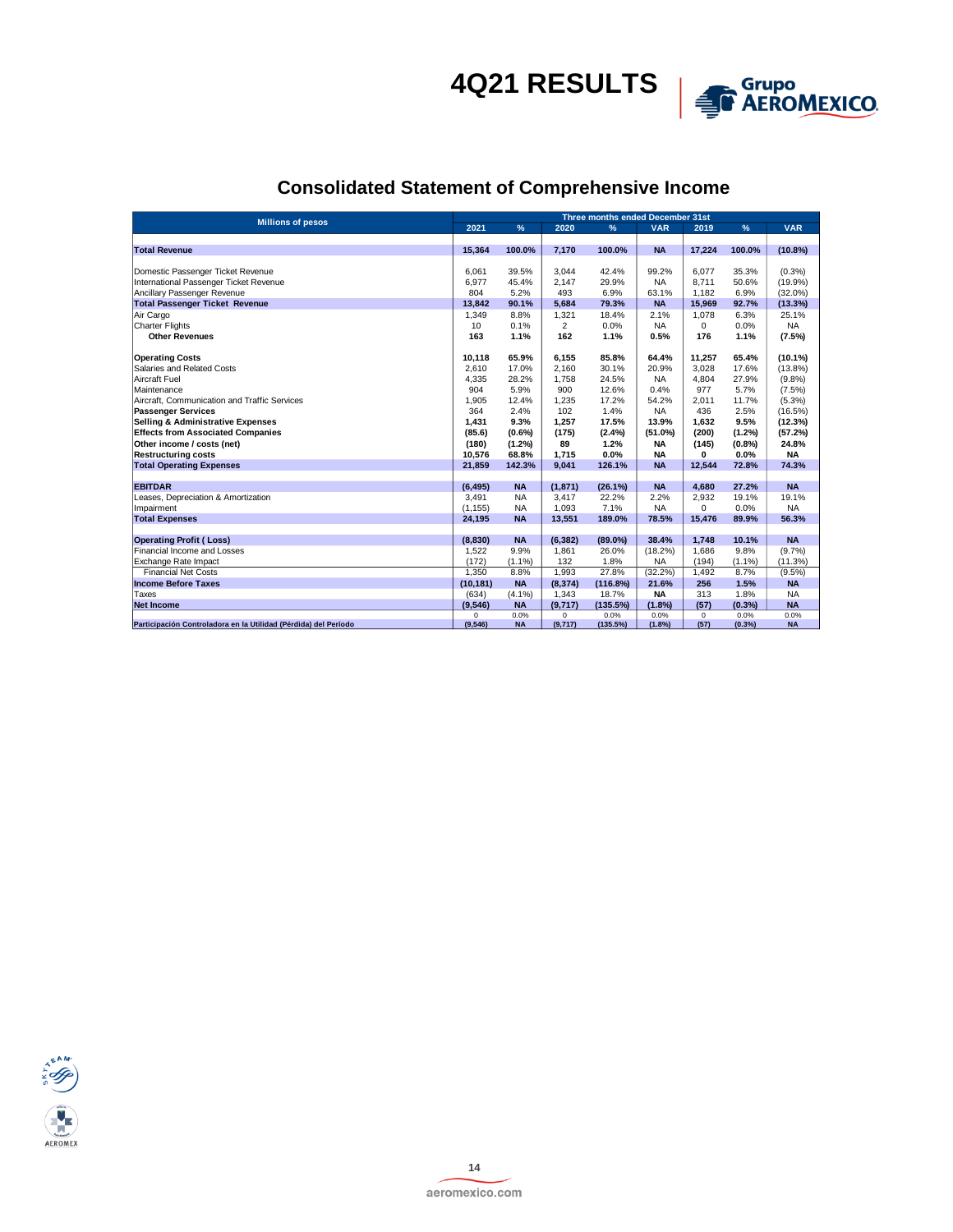

## **Consolidated Statement of Comprehensive Income**

| <b>Millions of pesos</b>                                        |           | <b>Twelve months ended December 31st</b> |           |           |            |          |           |            |
|-----------------------------------------------------------------|-----------|------------------------------------------|-----------|-----------|------------|----------|-----------|------------|
|                                                                 | 2021      | $\%$                                     | 2020      | %         | <b>VAR</b> | 2019     | %         | <b>VAR</b> |
|                                                                 |           |                                          |           |           |            |          |           |            |
| <b>Total Revenue</b>                                            | 45.461    | 100.0%                                   | 28.522    | 100.0%    | 59.4%      | 68,766   | 100.0%    | (33.9%)    |
|                                                                 |           |                                          |           |           |            |          |           |            |
| Domestic Passenger Ticket Revenue                               | 18.195    | 40.0%                                    | 9.959     | 34.9%     | 82.7%      | 23,059   | 33.5%     | $(21.1\%)$ |
| International Passenger Ticket Revenue                          | 18,932    | 41.6%                                    | 11.042    | 38.7%     | 71.5%      | 35,208   | 51.2%     | (46.2%)    |
| Ancillary Passenger Revenue                                     | 2,708     | 6.0%                                     | 1,976     | 6.9%      | 37.1%      | 5,141    | 7.5%      | (47.3%)    |
| <b>Total Passenger Ticket Revenue</b>                           | 39,836    | 87.6%                                    | 22,977    | 80.6%     | 73.4%      | 63,408   | 92.2%     | (37.2%)    |
| Air Cargo                                                       | 4.934     | 10.9%                                    | 4.624     | 16.2%     | 6.7%       | 4,224    | 6.1%      | 16.8%      |
| <b>Charter Flights</b>                                          | 17        | 0.0%                                     | 117       | 0.4%      | (85.3%)    | 3        | 0.0%      | <b>NA</b>  |
| <b>Other Revenues</b>                                           | 674       | 1.5%                                     | 804       | 2.8%      | (16.2%)    | 1.131    | 1.6%      | (40.4%     |
|                                                                 |           | 73.8%                                    |           |           |            |          |           |            |
| <b>Operating Costs</b><br>Salaries and Related Costs            | 33,530    |                                          | 27,140    | 95.2%     | 23.5%      | 48,000   | 69.8%     | $(30.1\%)$ |
|                                                                 | 10,077    | 22.2%                                    | 10.162    | 35.6%     | (0.8%      | 13,370   | 19.4%     | (24.6%)    |
| Aircraft Fuel                                                   | 12,872    | 28.3%                                    | 7.405     | 26.0%     | 73.8%      | 19,585   | 28.5%     | (34.3%)    |
| Maintenance                                                     | 3,318     | 7.3%                                     | 3.946     | 13.8%     | $(15.9\%)$ | 4.627    | 6.7%      | (28.3%)    |
| Aircraft. Communication and Traffic Services                    | 6,266     | 13.8%                                    | 4.902     | 17.2%     | 27.8%      | 8.593    | 12.5%     | (27.1%)    |
| <b>Passenger Services</b>                                       | 997       | 2.2%                                     | 726       | 2.5%      | 37.3%      | 1.825    | 2.7%      | (45.4%)    |
| <b>Selling &amp; Administrative Expenses</b>                    | 4.967     | 10.9%                                    | 4.612     | 16.2%     | 7.7%       | 6.730    | 9.8%      | (26.2%)    |
| <b>Effects from Associated Companies</b>                        | (363.5)   | (0.8%                                    | (304)     | $(1.1\%)$ | 19.7%      | (767)    | $(1.1\%)$ | (52.6%)    |
| Other income / costs (net)                                      | (286)     | $(0.6\%)$                                | 51        | 0.2%      | <b>NA</b>  | (144)    | $(0.2\%)$ | 98.7%      |
| <b>Restructuring costs</b>                                      | 8.969     | 19.7%                                    | 3.824     | 13.4%     | <b>NA</b>  | 0        |           | <b>NA</b>  |
| <b>Total Operating Expenses</b>                                 | 46,817    | 103.0%                                   | 35,324    | 123.8%    | 32.5%      | 53,820   | 78.3%     | $(13.0\%)$ |
| <b>EBITDAR</b>                                                  | (1, 355)  | $(3.0\%)$                                | (6, 802)  | (23.8%)   | $(80.1\%)$ | 14,946   | 21.7%     | <b>NA</b>  |
| Leases, Depreciation & Amortization                             | 12.958    | 28.5%                                    | 14.409    | 50.5%     | $(10.1\%)$ | 12,172   | 17.7%     | 6.5%       |
| Impairment                                                      | (1, 155)  | $-2.5%$                                  | $\Omega$  |           | <b>NA</b>  | $\Omega$ |           | <b>NA</b>  |
| <b>Total Expenses</b>                                           | 58,620    | 128.9%                                   | 49,733    | 174.4%    | 17.9%      | 65,992   | 96.0%     | (11.2%)    |
|                                                                 |           |                                          |           |           |            |          |           |            |
| <b>Operating Profit (Loss)</b>                                  | (13, 159) | (28.9%)                                  | (21, 210) | (74.4%    | $(38.0\%)$ | 2.774    | 4.0%      | (574.3%)   |
| Financial Income and Losses                                     | 7,953     | 17.5%                                    | 7,839     | 27.5%     | 1.5%       | 6,088    | 8.9%      | 30.6%      |
| Exchange Rate Impact                                            | 97        | 0.2%                                     | (56)      | (0.2%)    | <b>NA</b>  | 9        | 0.0%      | <b>NA</b>  |
| <b>Financial Net Costs</b>                                      | 8.051     | 17.7%                                    | 7.783     | 27.3%     | 3.4%       | 6,097    | 8.9%      | 32.0%      |
| <b>Income Before Taxes</b>                                      | (21, 209) | (46.7%)                                  | (28,993)  | (101.7%)  | (26.8%)    | (3, 323) | (4.8%)    | <b>NA</b>  |
| Taxes                                                           | (2, 428)  | $(5.3\%)$                                | (454)     | $(1.6\%)$ | <b>NA</b>  | 0        |           | <b>NA</b>  |
| <b>Net Income</b>                                               | (18, 782) | (41.3%)                                  | (28, 540) | (100.1%)  | (34.2%)    | (3, 323) | (4.8%)    | <b>NA</b>  |
| Participación Controladora en la Utilidad (Pérdida) del Período | (18, 782) | <b>NA</b>                                | (28, 540) | <b>NA</b> | (34.2%)    | (3, 323) | <b>NA</b> | <b>NA</b>  |
|                                                                 |           |                                          |           |           |            |          |           |            |